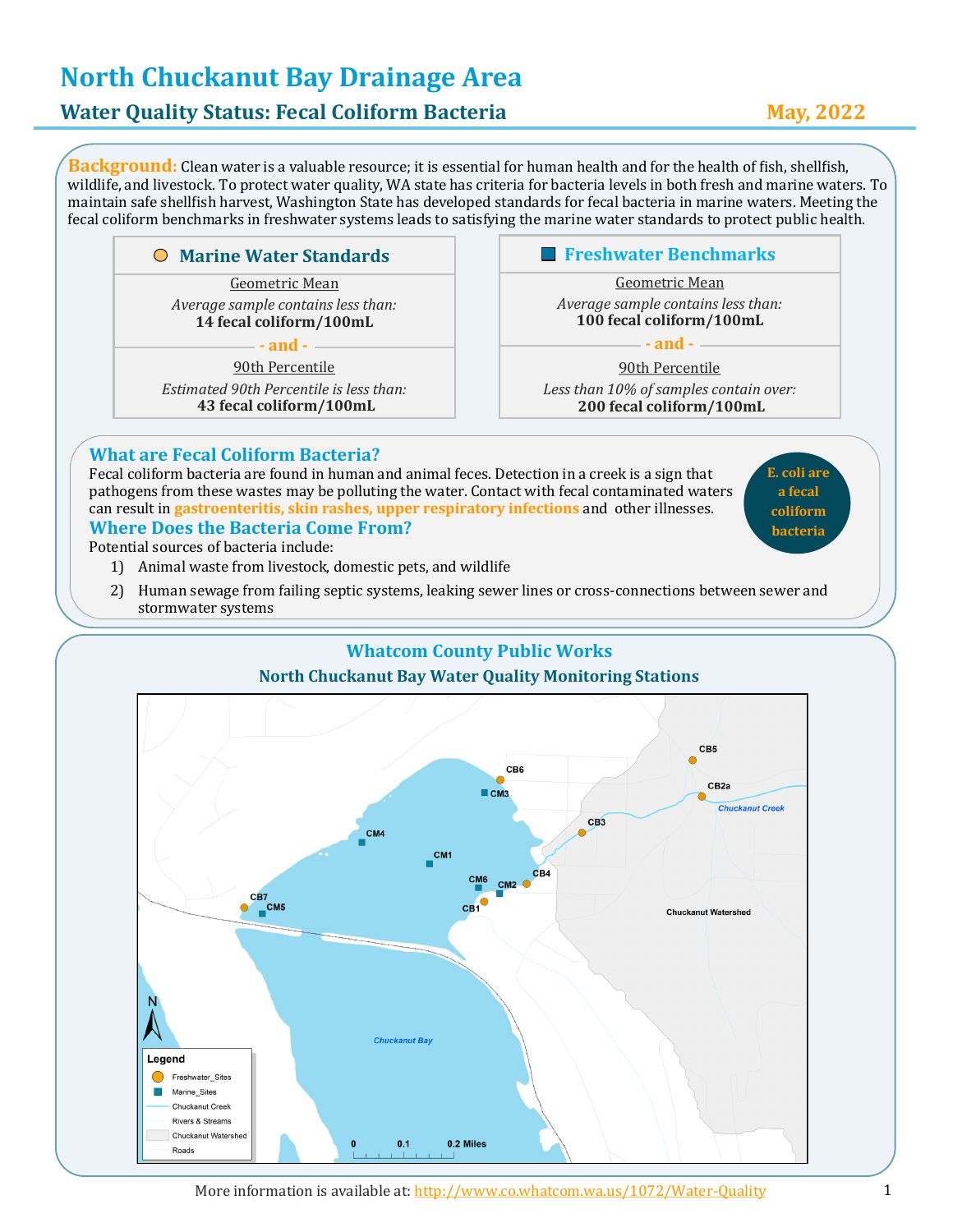## **North Chuckanut Bay** *Freshwater* **Comparison of Bacteria Levels to Health Benchmarks**

Refer to the map on page 1 for site locations.



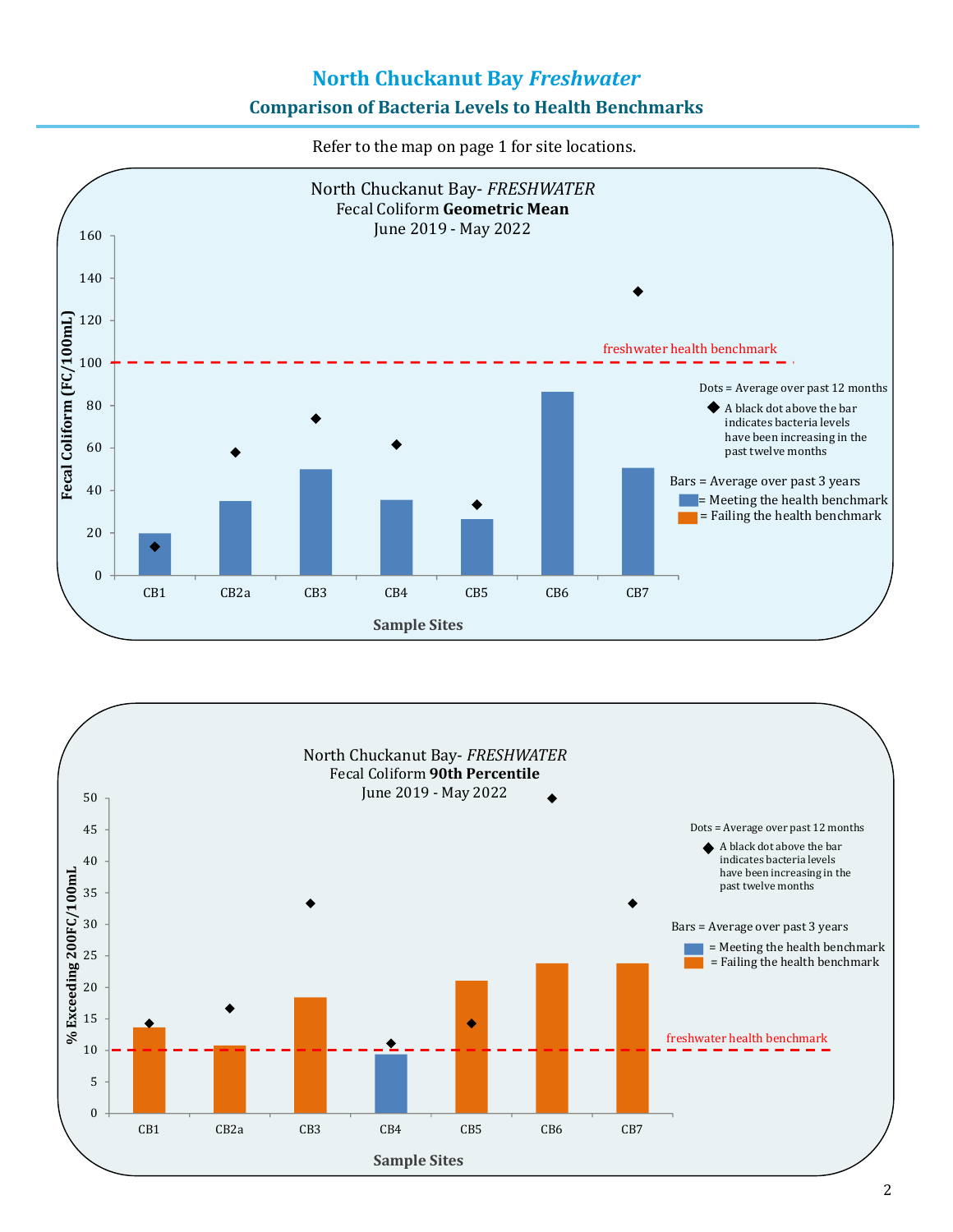### **North Chuckanut Bay** *Marine Water* **Comparison of Bacteria Levels to Health Standards**

Refer to the map on page 1 for site locations.